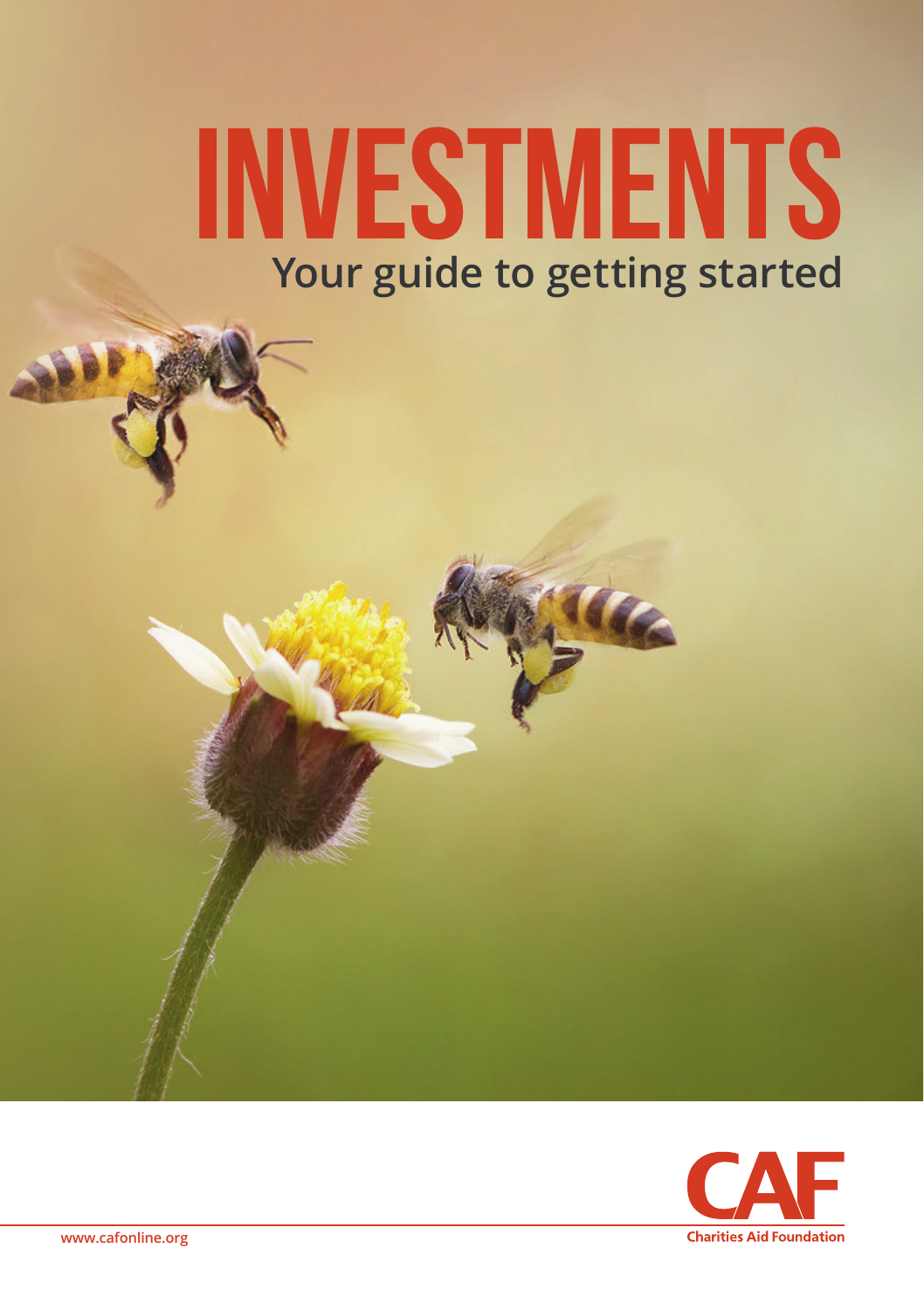## **CONTENTS**

| Introduction                       |    |
|------------------------------------|----|
| Balancing risk and reward          |    |
| Get to grips with asset allocation | 6  |
| Make the management decision       | 8  |
| Go it alone, or get help?          | 10 |
| Get informed – and stay informed   | 11 |
|                                    |    |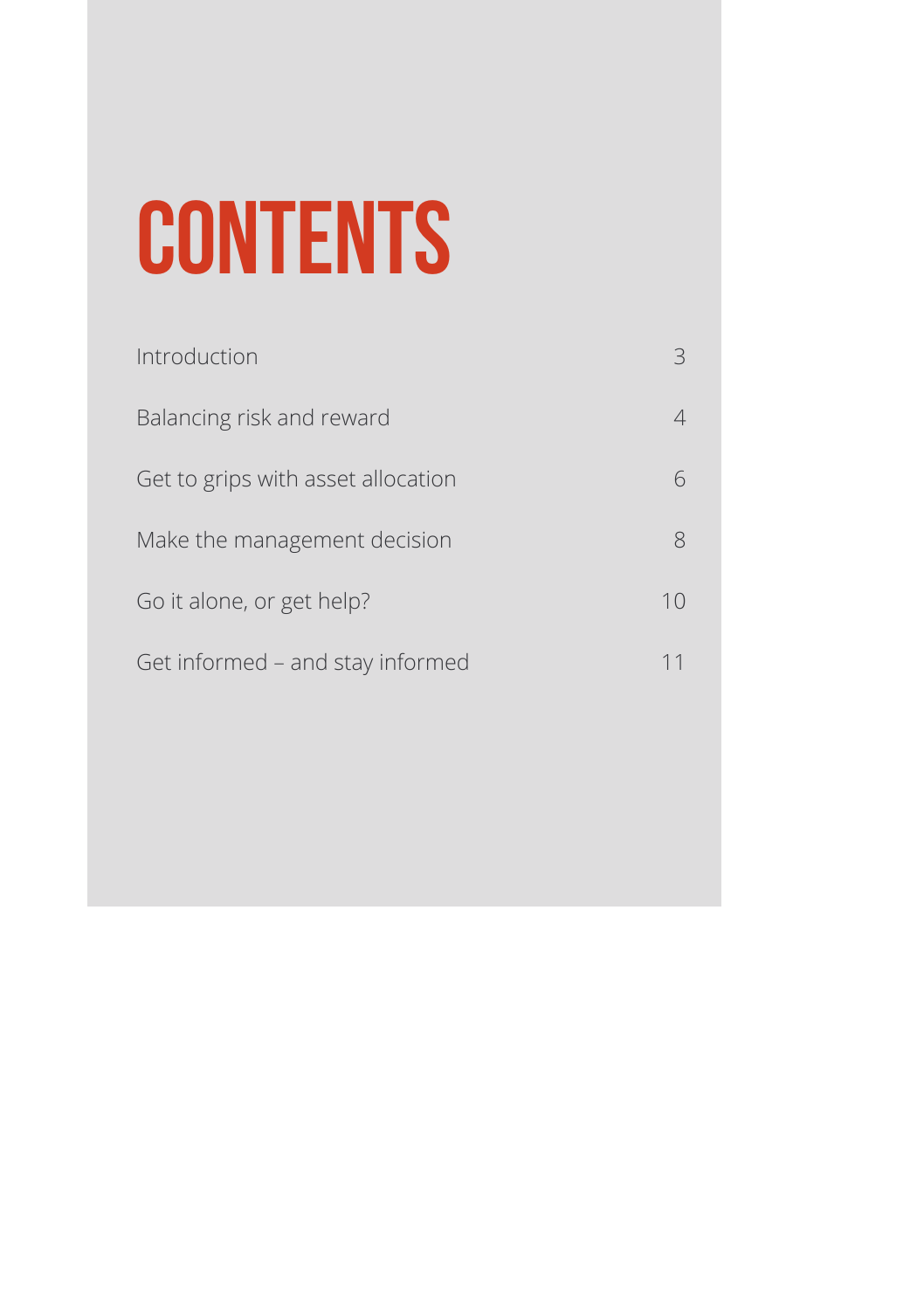# **INTRODUCTION**

In today's economic environment, low interest rates look likely to remain for some time, making it challenging to generate sustainable, long-term returns. This means that the investment decisions you make for your charity now matter more than ever. But with a huge range of funds on the market – and a whole host of ways to access them – investing can be far from straightforward.

That's why we've put together this guide to provide you with information to help you understand the investment journey. **You can find out more about investments and your options by calling our Charities team on 03000 123 444.**

*The investment decisions you make for your charity now matter more than ever.*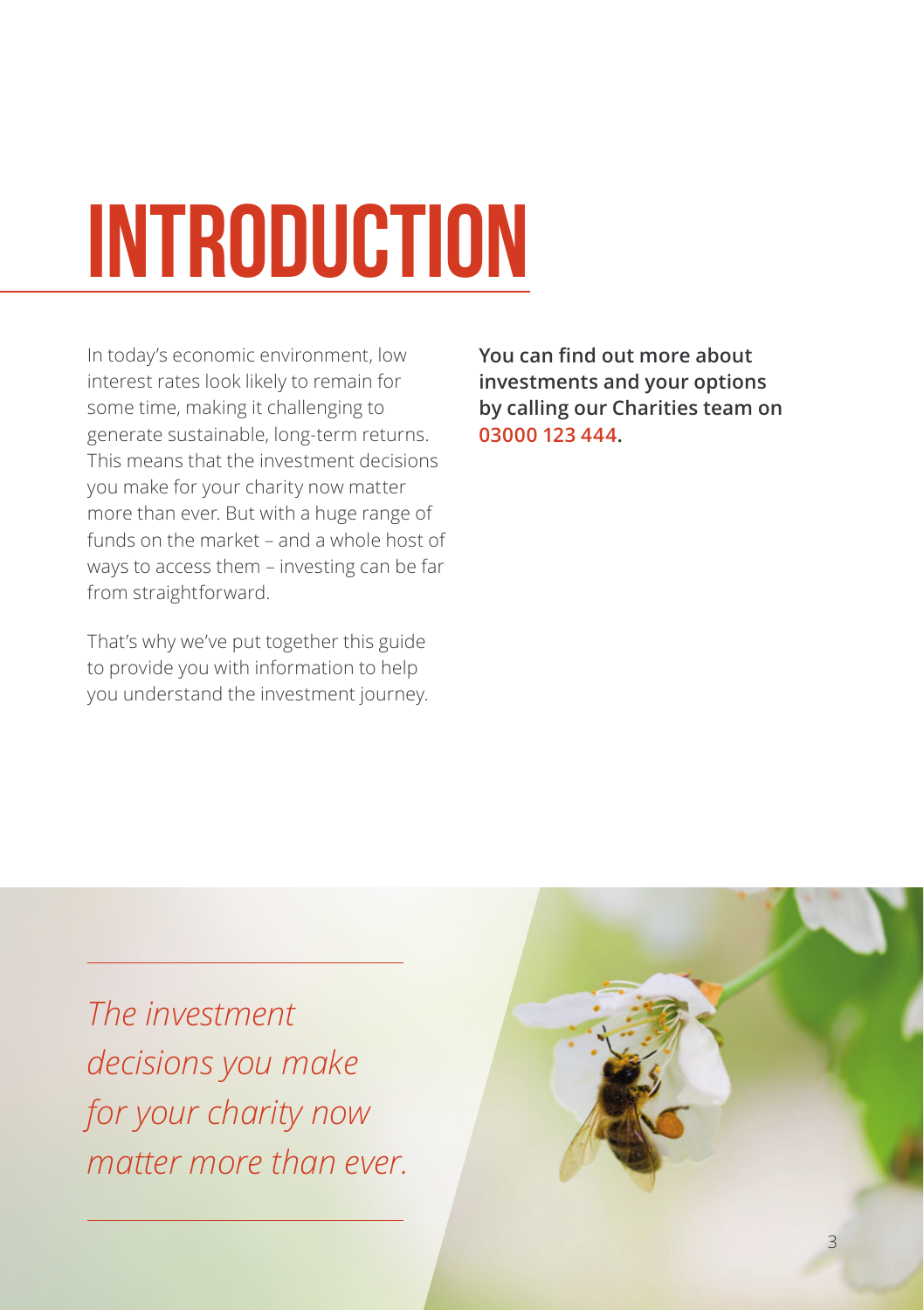### **BALANCING RISK AND REWARD**

When it comes to investing, there's never any guarantee of a return – and there's always a degree of risk. But investment risk can be managed, and this starts with deciding how much risk you're prepared to take to achieve your charity's investment goals. This risk tolerance is specific to your organisation.

#### How much risk are you happy with?

If you have a low risk tolerance, you're keen to avoid losing money and to keep your charity's capital as safe as possible. Keeping your money in cash based savings is very low risk, but in times of low interest rates, returns are also low. And if inflation rises, the value of your investment could fall in real terms.

If you have a medium risk tolerance, you feel able to take some degree of risk with your charity's capital. This means you're likely to be able to keep your money invested for several years so it could recover from any short-term falls and have the opportunity to grow over the longer term.

If you have a high risk tolerance, you will feel that your charity can accept the risk of more significant short-to medium-term fluctuations that come with targeting higher potential returns. This means

you're comfortable with investing in riskier asset classes. While this strategy could pay off over the longer term, it's important to realise that there is a greater risk that the value of your investment can also fall, sometimes below the value of your original investment. You could also lose some or all of your charity's capital.

Typically, the higher your risk tolerance the longer you should be prepared to invest. The longer the time frame the more opportunity there is to ride out any short or medium term downturns in markets.

#### **Investing comes with both risks and rewards.**

**Establishing your risk tolerance is about finding the best balance between the two, based on your charity's goals.**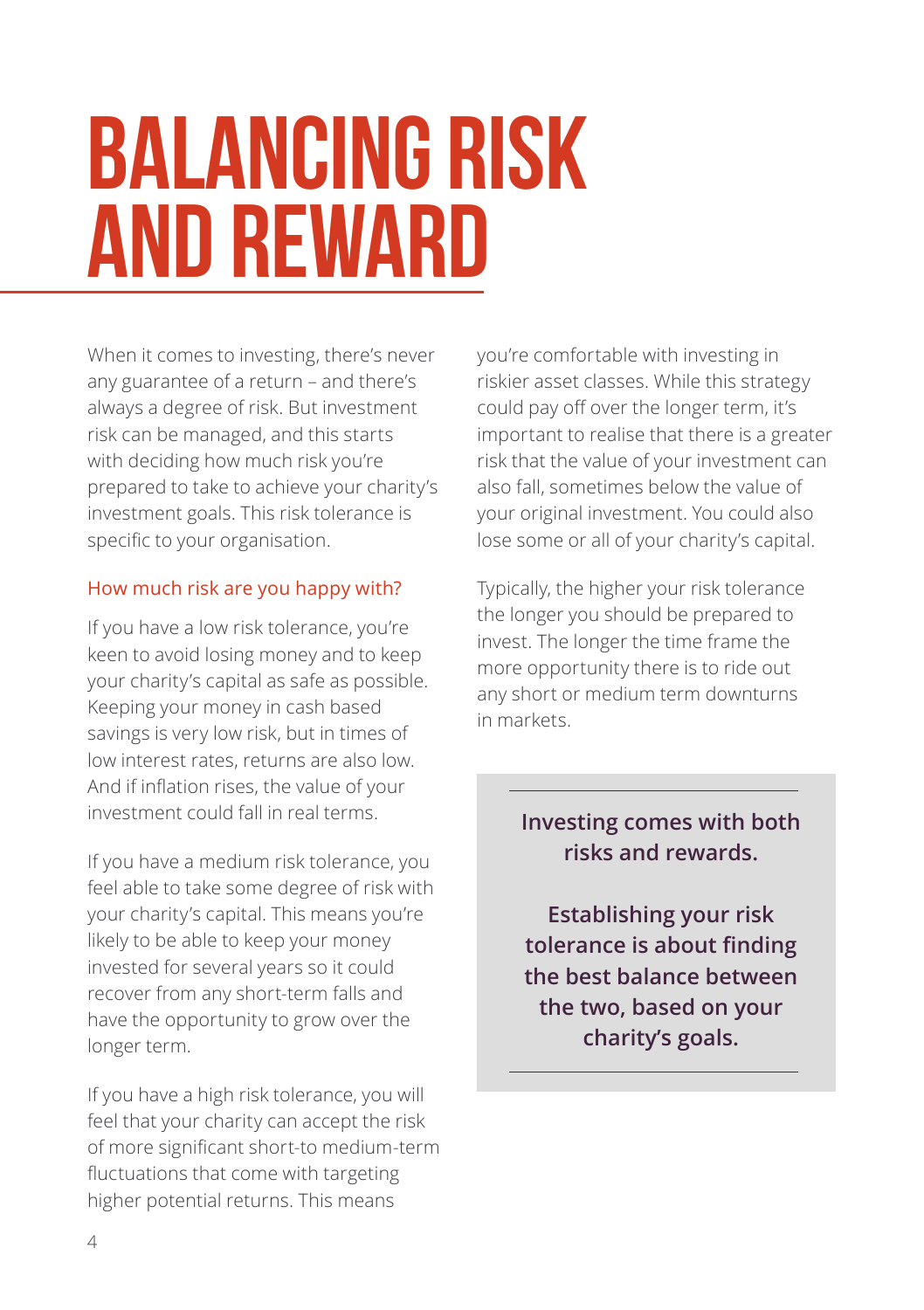#### Types of investment risk

Managing risk in your investment portfolio isn't just about deciding on the level of risk you're willing to take on; it's also about understanding the types of risk you might face. These can include:

Capital risk: If you invest in 'risk' assets, such as equities, then you could lose some or all of the money you invested in the first place. There are even some complex investments that might lose you more than the amount you place in them. If you keep your money in cash deposits, the first £85,000 of your money is protected under the Financial Services Compensation Scheme if the financial institution runs into financial trouble. Visit www.fscs.org.uk for more information.

Market risk: Even if you buy shares in a company that is performing strongly, a dip that affects the wider market can also affect the value of the returns from your share holdings.

Currency risk: If you invest in shares of a company that is headquartered abroad, exchange rates could reduce the money you get when you sell your charity's investment.

Sector risk: Concentrating too much of your portfolio in one sector – like health care or information technology – could reduce your returns as a downturn in that sector is likely to affect all the companies within it.

Specific risk: This is the risk of a specific company you've invested in performing poorly.

Manager risk: If you choose to invest through an actively managed investment fund (see 'Make the management decision' on page 8), a manager will aim to predict the market and adjust the investments accordingly, but they may not always get this right. An index tracking manager may very accurately mirror the market, or they may not. This means it makes sense to do your research on managers before choosing a fund.

Inflation risk: A rise in inflation will erode the value of your charity's savings over time. To protect against the impact of inflation, some investors might choose to buy other investments instead of, or as well as, holding cash.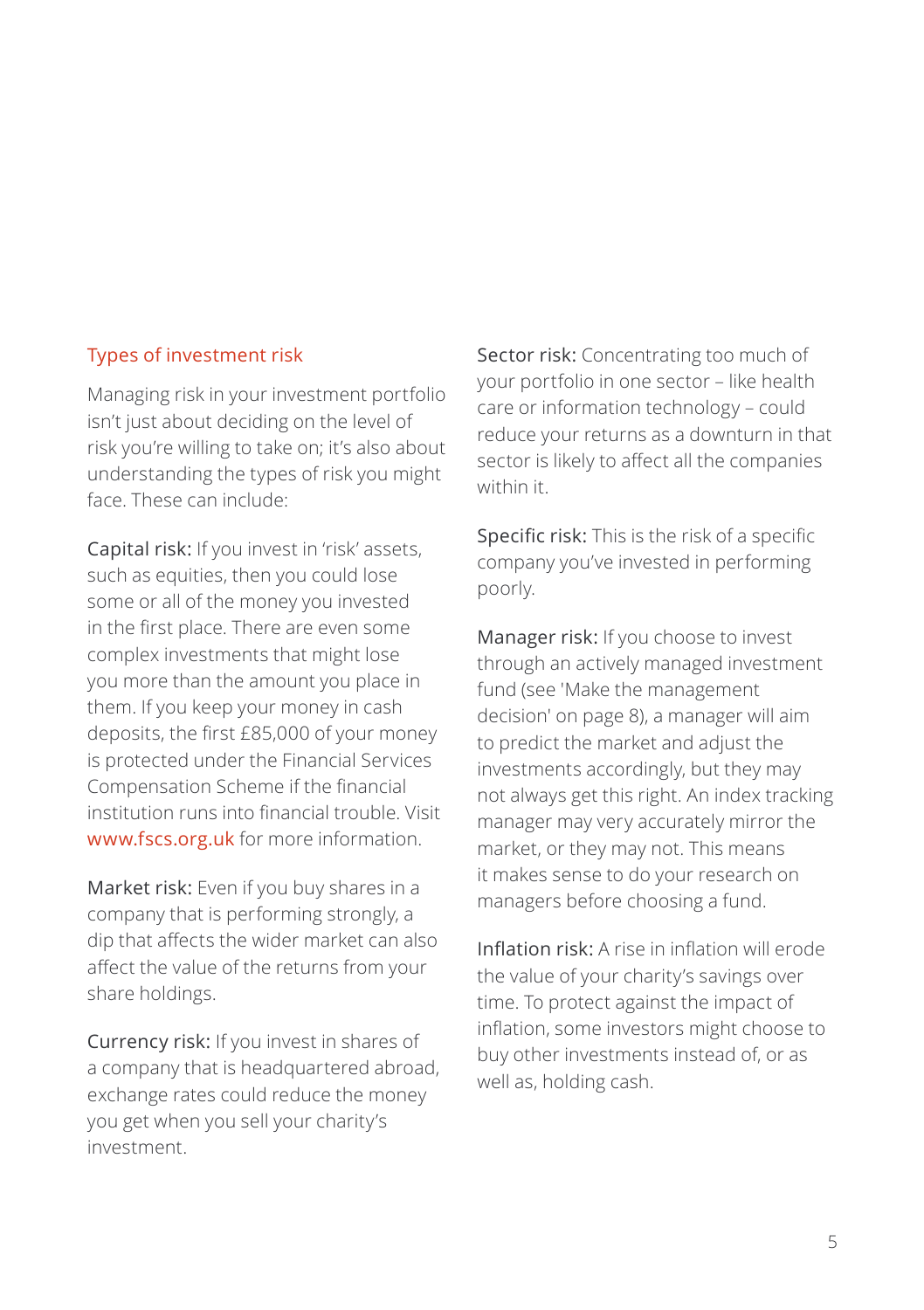### **GET TO GRIPS WITH ASSET ALLOCATION**

**Asset allocation is all about selecting a mix of asset classes that work together to achieve the best possible balance between risk and return for your charity.**

Different asset classes – or groups of investments – perform in different ways at different points in the market cycle. This means not having all your eggs in one basket can help to smooth out returns; if one asset class is suffering, another one may be outperforming. Diversification is all about spreading your investments across different asset classes – and even different geographic regions – to avoid concentrating all risk and volatility in one area.

Depending on your charity's investment goals, and the level of risk you're comfortable with, there are many types of asset you could choose. We've listed the five main ones below:

#### **Cash**

Keeping your money in cash, for example by depositing it in a bank account is a straightforward way of investing that requires no special expertise.

*Risk level: Generally speaking, cash is the lowest-risk of all investments. But with interest rates currently still very low, cash is* 

*also likely to produce lower returns. What's more, if inflation rises above interest rates, the value of your investment can be eroded over time.* 

#### **Bonds**

A bond is like an IOU issued by a government (a government bond or gilt) or a company (a corporate bond). When you buy a bond, you're buying a unit of debt in the organisation that issues it. The face (or nominal) value of the bond is fixed when it is issued, and is also used to work out the coupon – or interest payment – you receive while you hold the bond. When the bond matures, you typically get back the face value.

*Risk level: Bonds typically come with lower risk than equities, but current low interest rates mean that bonds are paying lower returns than they have historically too. Government bonds are usually seen as less risky than corporate bonds, as governments are less likely to run into serious financial difficulties that would prevent them from repaying your capital.*

**Putting all your investment eggs in one basket is a risky strategy.** 

**That's where diversification comes in.**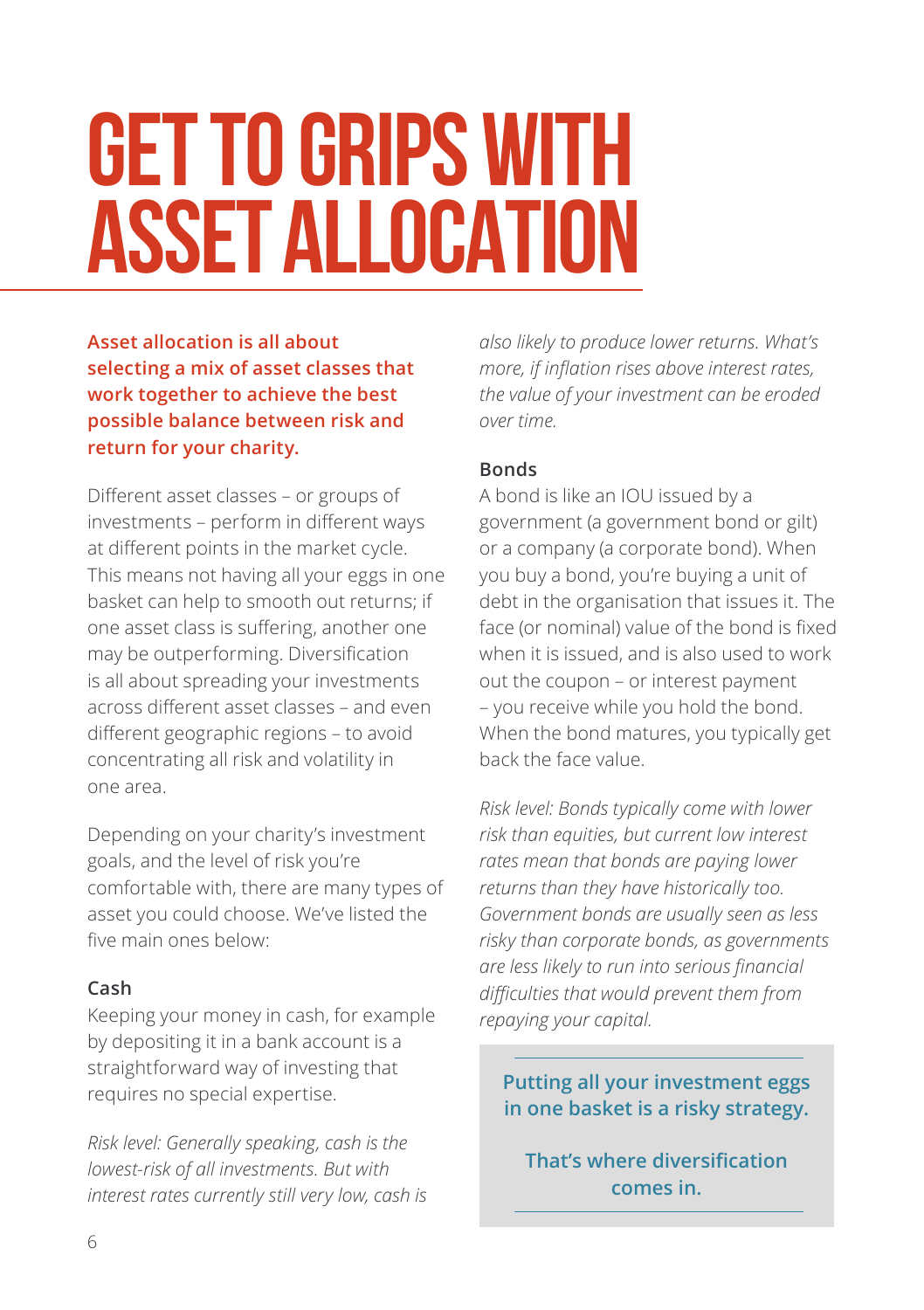#### **Equities**

Investing in equities – also known as stocks and shares – is effectively buying a stake in a company's capital. If the company does well, your stake should increase in value and you may also receive an income, but of course the reverse is also true.

*Risk level: Equities can generate higher returns than cash, bonds or property, but they also typically represent a higher-risk option. That's because returns are driven by the performance of the company and the stock market itself – and both prices and stock markets can be volatile. What's more, investing in the shares of companies based in emerging market countries – such as Brazil or South Korea – presents a higher risk than investing in UK equities.*

#### **Property**

There are several ways to invest in bricks and mortar, whether residential or commercial: investing directly by buying and managing properties yourself; buying shares in companies that own and manage property; or by investing in a dedicated property fund. You might also have exposure to property already – through your charity's premises.

*Risk level: Investing in property is generally seen as higher risk than investing in cash and bonds as both property prices and rental* 

*demand can fluctuate significantly. And if you invest directly in property, selling your assets can take a long time, making this an asset class with a longer time horizon than some.*

#### **Alternatives**

Alternative investments fall outside the conventional asset classes like equities and bonds. They include private equity, hedge funds and commodities. The complexity and higher cost of alternative investments typically puts them beyond the reach of individual investors and smaller organisations.

*Risk level: Alternatives can provide some lucrative investment opportunities, but the higher potential rewards on offer typically come with some higher risks and/or costs relative to more conventional asset classes.*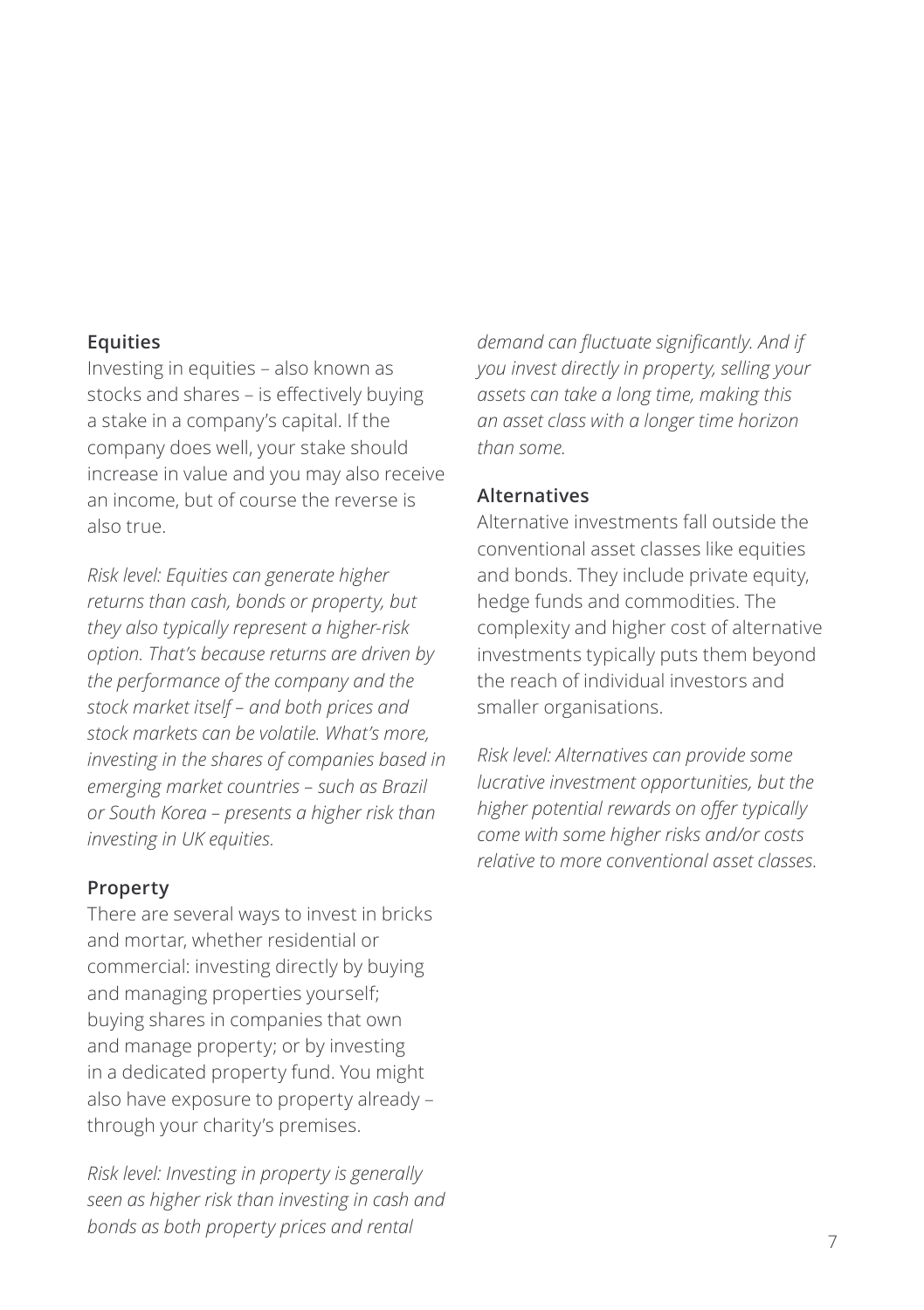## **MAKE THE MANAGEMENT DECISION**

**There are several strategies for managing your charity's investments: an active management, passive management or multi-manager approach. And you can also choose whether to invest in single-asset or multi-asset funds.**

#### **There are two main styles of fund management: active and passive.**

#### **Active management approach**

An active management approach is just that: managers do everything they can to outperform a certain benchmark, or index. Instead of investing in the same stocks that make up that index, they scrutinise every available piece of information (including company, industry and market developments) to pinpoint the stocks they believe have the greatest potential to generate a profit.

Actively managed funds are typically more volatile, so may be better suited to investors with a higher tolerance of risk. Conversely, these funds often have greater potential for profit than passively managed funds (funds that simply aim to track an index).

#### Passive management approach

A passive management approach is the polar opposite, aiming to match the

returns of a specific benchmark, rather than outperforming it. Passively managed funds tend to be a lower-risk option than actively managed funds in the same asset class due to higher levels of diversification and lower costs. It's important to remember that because passively managed funds match the performance of the index – in good times and in bad – they can be hit hard when the market takes a tumble.

> **Choose the management style that's best aligned to your charity's goals and risk tolerance.**

#### **There are three main types of fund you can access:**

#### **Single-asset funds**

Single-assets funds are focused on one type of asset alone – such as European equities, emerging market debt or smaller companies.

When you invest in a single-asset fund, you're essentially investing in the specialist expertise of the fund manager: with an in-depth knowledge of the market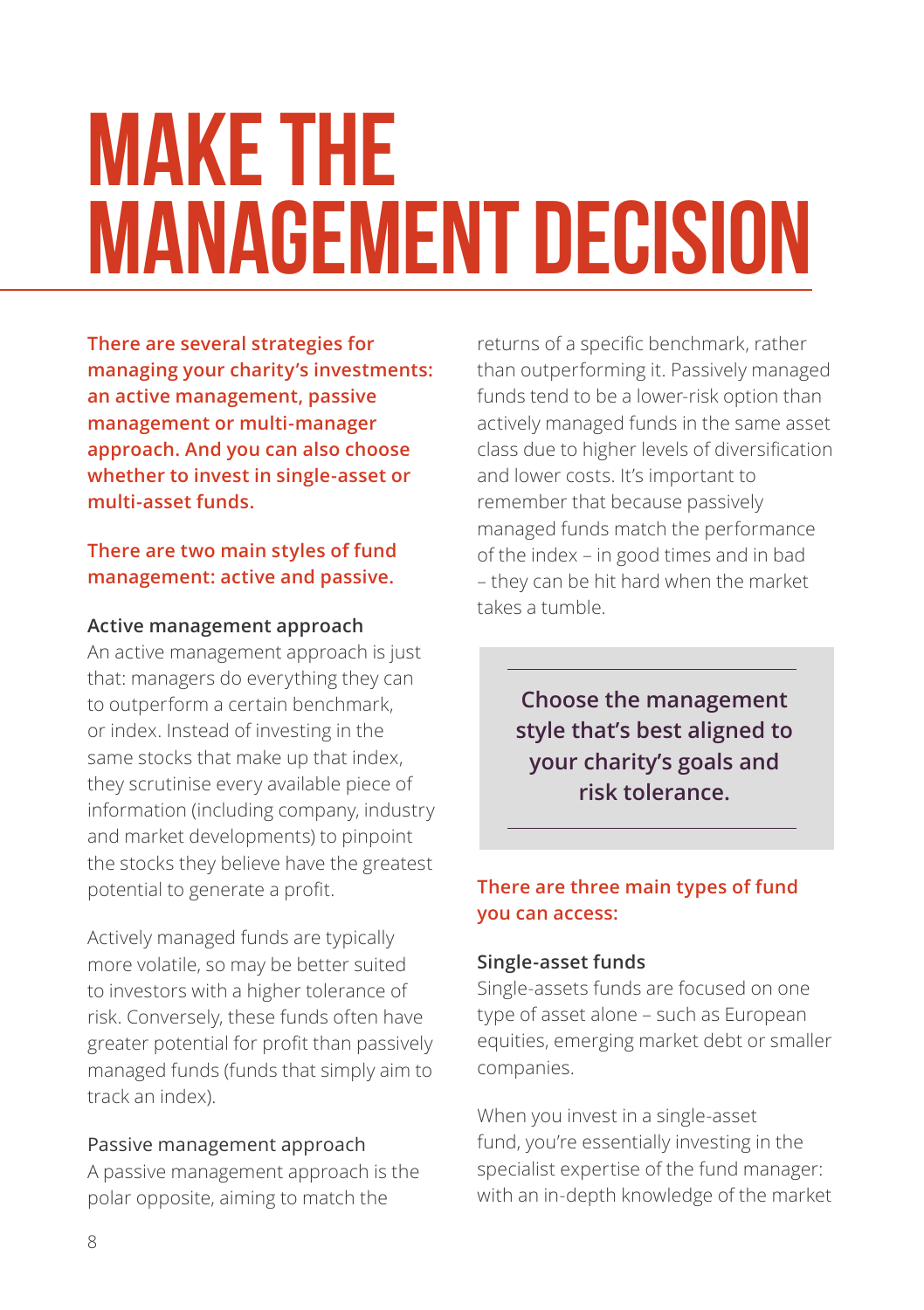they cover, the fund manager should be well placed to select investments that they believe have a good chance of outperforming against an appropriate benchmark.

Putting together a well-diversified portfolio using single-asset funds alone typically takes hard work on your behalf. You'll also need to choose fund managers and monitor their performance.

#### **Multi-manager funds**

Multi-manager funds are a type of actively managed fund, where a fund manager invests in different underlying funds run by different individual fund managers.

One big advantage of multi-manager funds is that they give experienced fund managers the power to manage their specialist asset class – instead of one manager running a whole portfolio. This cuts down your exposure to manager risk, and means that your investments can benefit from industry insights that aren't always accessible to individual investors. However, because of the extra layers of management that come as part of the package, multi-manager funds often have higher charges.

#### **Multi-asset funds**

Multi-asset funds enable the manager to invest across several different asset classes to create a diversified portfolio that spreads risk and keeps the impact of market dips to a minimum. The fund manager builds your portfolio from a combination of different asset classes with the aim of achieving the fund's specific investment goals. In a nutshell, multi-asset funds are your ready-made route to a diversified portfolio. This cuts down the decision-making from your side, but you're putting your trust in the accuracy of your fund manager's view on the market – and their ability to reflect that view in their investment strategy.

**The CAF Investment Account is specially designed to help charities make their precious reserves work harder for them.** 

**It's a digital account that opens up access to the widest range of charity specific funds available online, plus more than 1,200 other funds. It also gives access to investments available through the London Stock Exchange and other global stock markets.**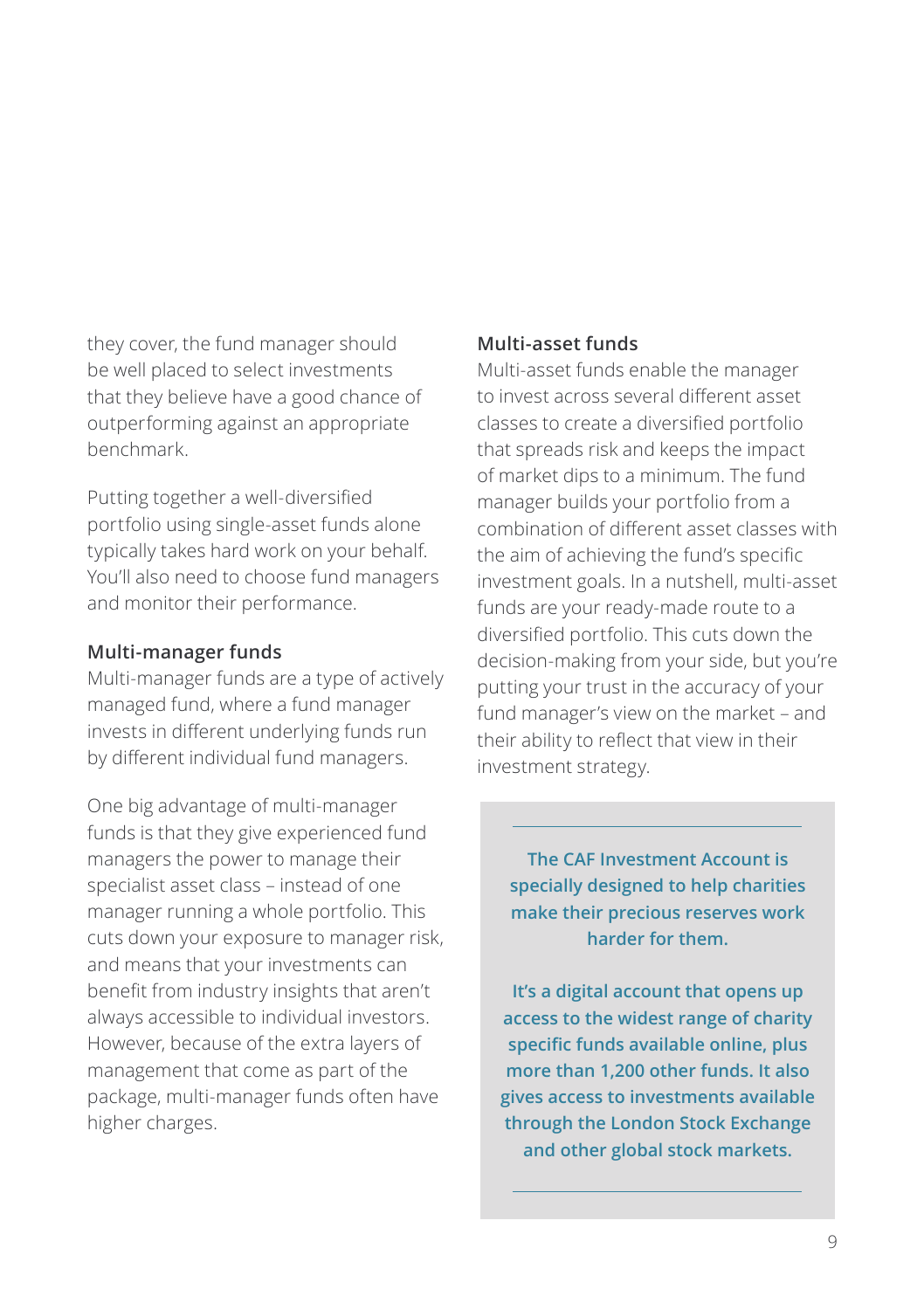## **GO IT ALONE, OR GET HELP?**

You'll need to decide if you want to choose and manage your investments by yourself, or with the help of a discretionary management service.

#### **Self-managed portfolio**

If you're happy with a hands-on approach, you can pick and choose your own investments to create a self-managed portfolio. Investing directly in equities on the stock market is one way to do this. But most investors choose the easier, cheaper option of investing through funds, where their money is pooled with other investors' money for cost-effective exposure to a broader range of assets.

On the other hand, if you put together your own investment portfolio, you'll typically invest in a mix of funds that focus on the types of investment you think will do well. These funds will invest in a particular market sector or asset, such as UK equities or global equities, with the underlying assets chosen by a fund manager. One method to reduce manager risk when adopting a multi-asset fund route is to invest into multiple multi-asset funds (see page 8).

#### **Discretionary management services**

If you prefer not to manage your charity's investments by yourself, you can set your goals and risk tolerance, and use a discretionary manager to invest on your behalf. Your portfolio will usually be invested across different funds and assets.

A discretionary management service should still make it easy to see exactly where your money is invested. You also have the security of knowing that an expert is taking care of the day-to-day management of your portfolio. It does however come at a price, usually on top of any charges for the investments themselves.

> **You can manage your investments yourself or appoint a discretionary manager to handle the hard work for you.**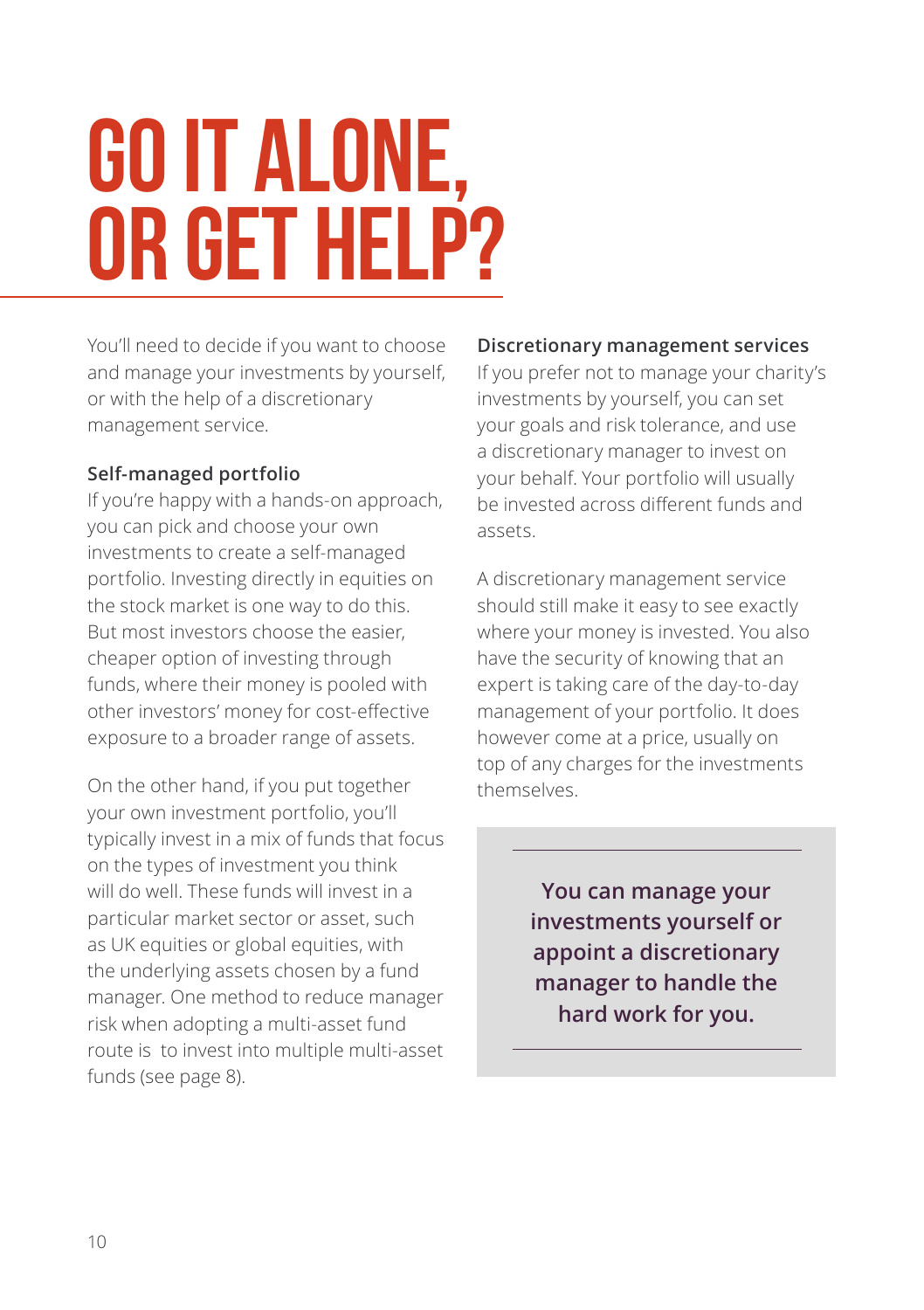## **GET INFORMED – AND STAY INFORMED**

Buying an investment is just the start of the story. Whichever route you take, you must monitor your charity's investments regularly to make sure they're still helping you to achieve your goals.

Once you've made your initial investment, you should monitor your funds regularly to stay up to speed with any big changes that could affect the way your money is managed. Many investors find that investing through an online account is the easiest way to keep tabs on their portfolio.

If you invest in funds, it's important to base the investment decisions you make on timely, accurate information. That's why you need to check the performance of both the fund and its manager against relevant benchmarks. You also need to review the amount of risk that the fund is taking to achieve its objectives.

One of the most effective ways to keep track of what's going on with your funds is to check the fund/manager ratings and historical performance data produced by one of the dedicated research agencies.

Funds with a higher risk rating are typically more volatile and can suffer sudden shifts in value. This means that looking at funds over the longer term

can give you a more accurate picture of performance. However, it's always worth remembering that a fund that has performed strongly in the past is never guaranteed to do so in the future.

As an example, all the risk rating data within the Investment Explorer research tool is powered by FE, one of UK's largest data, research and ratings agencies. Most funds on the platform are given a risk rating based on their volatility over a three-year period relative to a group of similar investments. Investments are grouped by volatility and evenly split into five bands: those in the lowest band get a risk rating of one and those in the highest band get a risk rating of five.

The star rating is calculated using tests on alpha, volatility and consistency as compared against a relevant benchmark.

**More information is available at** [www.cafonline.org/charities/](http://www.cafonline.org/charities/investments/glossary) [investments/glossary](http://www.cafonline.org/charities/investments/glossary)

> **Keep a close eye on your portfolio, monitoring for changes at fund manager and performance level.**